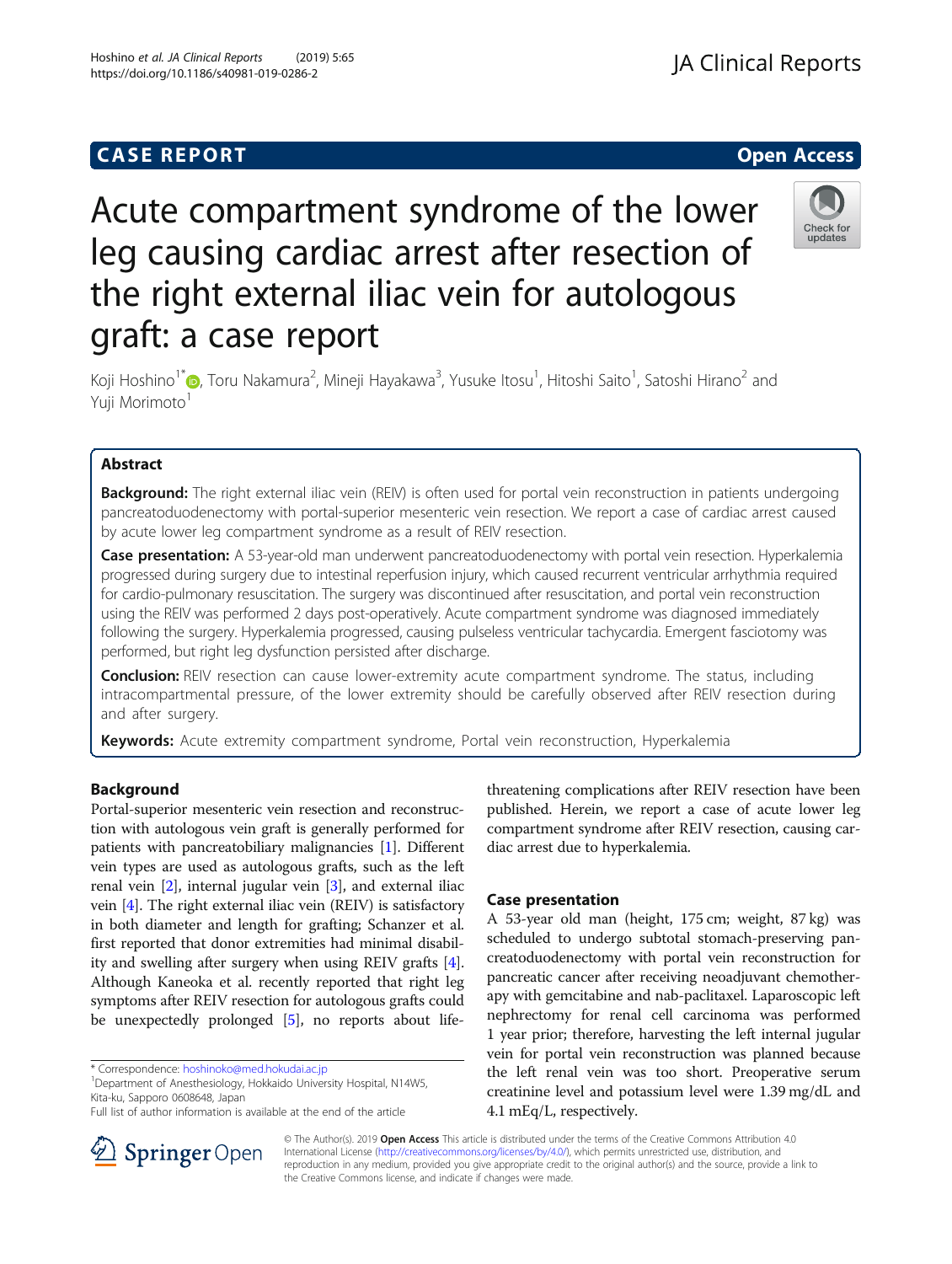General anesthesia was induced rapidly with propofol, rocuronium, fentanyl, and remifentanil and maintained with desflurane. The patient's vital signs remained stable while resection of the distal stomach, gallbladder, distal common bile duct, and pancreatic head was performed. Bleeding from the first jejunal vein (J1V) occurred during adhesion detachment around the superior mesenteric vein (SMV), and clamping of the J1V was required to control the bleeding. Immediately after J1V clamping, bowel congestion progressed because the patient's intestinal blood flow had been bypassed from the SMV to the inferior pancreaticoduodenal vein through J1V due to complete obstruction of the portal vein by the tumor. Therefore, a heparin-coated bypass tube (ANTHRON™ bypass tube, TORAY MEDICAL Co., Tokyo, Japan) was inserted from the SMV to the right great saphenous vein to relieve the bowel congestion. Several minutes after insertion of the ANTHRON™ bypass tube, blood potassium level rose from 4.7 mEq/L to 6.0 mEq/L, and pulseless ventricular tachycardia occurred. Chest compression was promptly performed by surgeons, and anesthesiologists attempted direct current defibrillation several times; epinephrine, magnesium sulphate, bicarbonate, lidocaine, and amiodarone were also administered. In addition to resuscitation, anesthesiologists inserted a blood-access catheter to the right internal jugular vein and started continuous renal replacement therapy to prevent elevation of blood potassium level. Spontaneous circulation was recovered after 30 min. The surgical team decided to discontinue the surgery, and the patient was transferred to the intensive care unit (ICU) after packing gauze into the abdomen and with the ANTHRON™ bypass tube left inserted. Total blood loss was 5620 mL, and total fluid balance was + 6115 mL. The operation time was 10 h 30 min.

Two days after the first operation, the patient was scheduled to undergo tumor resection and portal vein reconstruction with REIV. The surgical team abandoned using the left internal jugular vein for portal vein reconstruction because of concerns that brain congestion after harvesting the jugular vein could affect brain function recovery. Anesthesia was maintained with dexmedetomidine, fentanyl, rocuronium, and remifentanil. Continuous hemodiafiltration had been performed in the ICU due to persistent anuria and continued during the operation to prevent hyperkalemia. Both legs were compressed with a pneumatic compression device throughout the operation to prevent deep venous thrombosis formation. A section of the REIV 5 cm in length was harvested intraperitoneally with a surgical stapler, and the REIV distal end was closed with a 4-0 polypropylene running suture. The inferior epigastric vein, pubic branch of the obturator vein, and the deep circumflex iliac vein were preserved. A surgical nurse noticed swelling of the patient's right leg 2 h after harvesting; the surgical team ensured careful observation

throughout the surgery because a transient change by congestion of the right leg was suspected. Blood potassium level was slightly elevated after REIV resection, but ventricular arrhythmia was absent. Surgery was completed as scheduled (operation time, 7 h 3 min), and the patient was transferred to the ICU again. Total blood loss and total fluid balance were 2485 mL and + 2587 mL, respectively.

On ICU admission, distention and fullness of the right leg worsened. An orthopedist diagnosed the patient with acute compartment syndrome, and right leg elevation to lower the intracompartmental pressure was initiated. Blood potassium level was rapidly elevated immediately after leg elevation (Fig. [1\)](#page-2-0), which caused sustained ventricular tachycardia despite efforts to lower blood potassium level such as the administration of bicarbonate, glucose-insulin, and continuous hemodialysis with potassium-free dialysate. Chest compressions were initiated immediately. Ventricular tachycardia was prolonged; therefore, veno-arterial extracorporeal membrane oxygenation (V-A ECMO) was induced, and spontaneous circulation was recovered after resolution of hyperkalemia (Fig. [1,](#page-2-0) Table [1\)](#page-2-0). Emergent fasciotomy was performed by orthopedists 1 h after induction of V-A ECMO because the intracompartmental tissue pressure of the anterior compartment was 70 mmHg.

V-A ECMO was withdrawn 2 days later, and the patient was extubated 10 days after portal vein reconstruction. He had no apparent neural deficits; however, paralysis and paresthesia of the right leg persisted after discharge from the ICU 17 days post-operatively.

## **Discussion**

To our knowledge, this is the first report of a fatal complication after REIV resection for autologous grafts. Terasaki et al. reported that an interposition graft using the REIV for portal vein reconstruction following pancreatoduodenectomy was safe and effective [[6\]](#page-3-0). However, in another study, moderate to severe outflow obstruction in the lower limbs was observed on air plethysmography in all patients after harvesting of the REIV, and such outflow obstruction in the lower limbs persisted for a long time causing symptoms such as pain upon long-duration standing [[5](#page-3-0)]. After resection of the REIV, venous blood from the lower limb returns to the systemic circulation mainly through the inferior epigastric vein and great saphenous vein. Therefore, harvesting of the REIV does not usually cause the acute phase of complications, while harvesting of the deep thigh veins such as the superficial femoral vein and superficial femoropopliteal vein, which are distal to the junction of the inferior epigastric vein and the REIV, sometimes cause acute extremity compartment syndrome [\[7\]](#page-3-0). Initially, we were scheduled to harvest the left internal jugular vein. However, we were concerned that brain congestion might occur after internal jugular vein resection, because cardiopulmonary resuscitation was needed during the first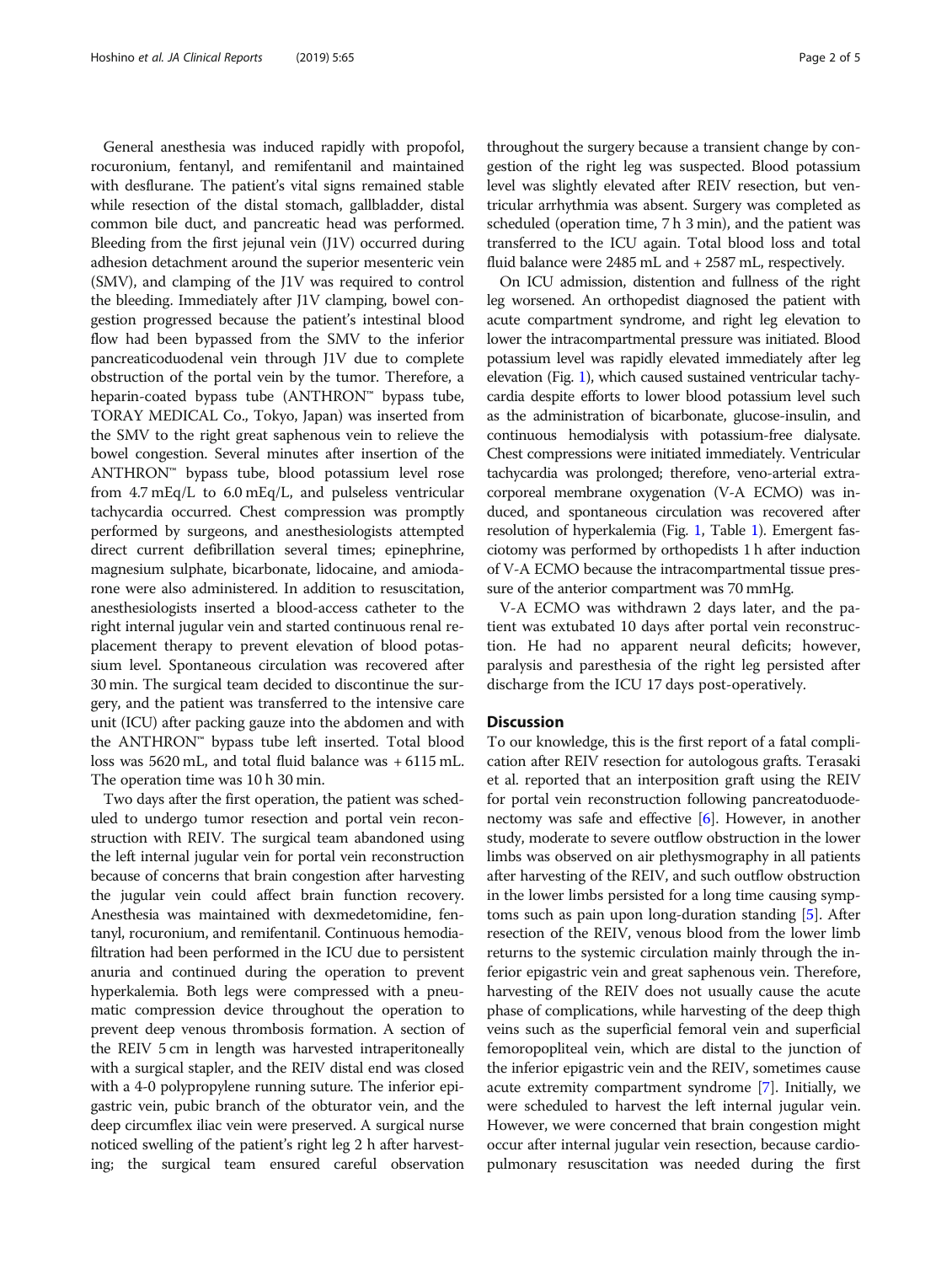<span id="page-2-0"></span>

surgery, and we could not confirm the patient's level of consciousness until the second operation.

Acute compartment syndrome is characterized by an increase in intracompartmental pressure, leading to a decrease in perfusion pressure and hypoxemia of the tissue. Timely diagnosis is essential because irreversible changes are likely to occur when ischemia persists for more than 6 h [[8\]](#page-4-0). Furthermore, rhabdomyolysis, which occurs subsequent to compartment syndrome, can cause hyperkalemia due to reperfusion injury, leading to cardiac arrest [\[9](#page-4-0)]. Initially, the surgeons and anesthesiologists did not suspect acute compartment syndrome after REIV resection because no reports of such complications existed. The

surgical team considered the swelling intra-operatively as a transient symptom from vascular congestion. The accurate diagnosis of acute compartment syndrome under general anesthesia is challenging because its diagnosis is based primarily on clinical symptoms, such as severe pain [[10](#page-4-0)]. If compartment syndrome had already occurred when the surgical nurse observed the swelling of right leg in our patient, it persisted for another 8 h before emergent fasciotomy was performed. Therefore, the right leg dysfunction that persisted even after ICU discharge is not surprising. Particular attention to the status of the leg throughout the surgery is vital for the early diagnosis of compartment syndrome.

|  |  |  | Table 1 Perioperative change in arterial blood gases and compounds |  |
|--|--|--|--------------------------------------------------------------------|--|
|--|--|--|--------------------------------------------------------------------|--|

|                         | Before REIV resection |                | After REIV resection |                |                 |        | After ROSC     |
|-------------------------|-----------------------|----------------|----------------------|----------------|-----------------|--------|----------------|
|                         | Preop                 | 1 <sub>h</sub> | 1 <sub>h</sub>       | 2 <sub>h</sub> | 4h <sup>a</sup> | $6h^b$ | 1 <sub>h</sub> |
| FiO <sub>2</sub>        | 0.6                   | 0.45           | 0.45                 | 0.45           | 0.45            | 0.6    | 0.6            |
| pH                      | 7.329                 | 7.455          | 7.422                | 7.413          | 7.395           | 7.47   | 7.403          |
| $PaCO2$ (mmHg)          | 45                    | 36.9           | 39.6                 | 38.9           | 41.2            | 33.2   | 37.9           |
| PaO <sub>2</sub> (mmHg) | 148                   | 170            | 201                  | 197            | 188             | 137    | 86.5           |
| $HCO3-$ (mEq/L)         | 23                    | 25.6           | 25.4                 | 24.4           | 24.7            | 23.9   | 23.2           |
| Base excess (mEq/L)     | $-2.5$                | 2.1            | 1.4                  | 0.4            | 0.3             | 1.1    | $-0.8$         |
| $Na+$ (mEq/L)           | 138                   | 139            | 137                  | 137            | 135             | 139    | 141            |
| $K^+$ (mEq/L)           | 3.9                   | 4.7            | 5.5                  | 5.4            | 5.3             | 6.7    | 5.3            |
| $Ca^{2+}$ (mEq/L)       | 1.11                  | 0.98           | 1.03                 | 0.95           | 1.03            | 1.04   | 1.09           |

Preop at preoperative time, PaCO<sub>2</sub> arterial carbon dioxide pressure, PaO<sub>2</sub> arterial oxygen pressure, REIV right external iliac vein, ROSC recovery of spontaneous circulation

<sup>a</sup>At the end of surgery

b 30 min before cardiac arrest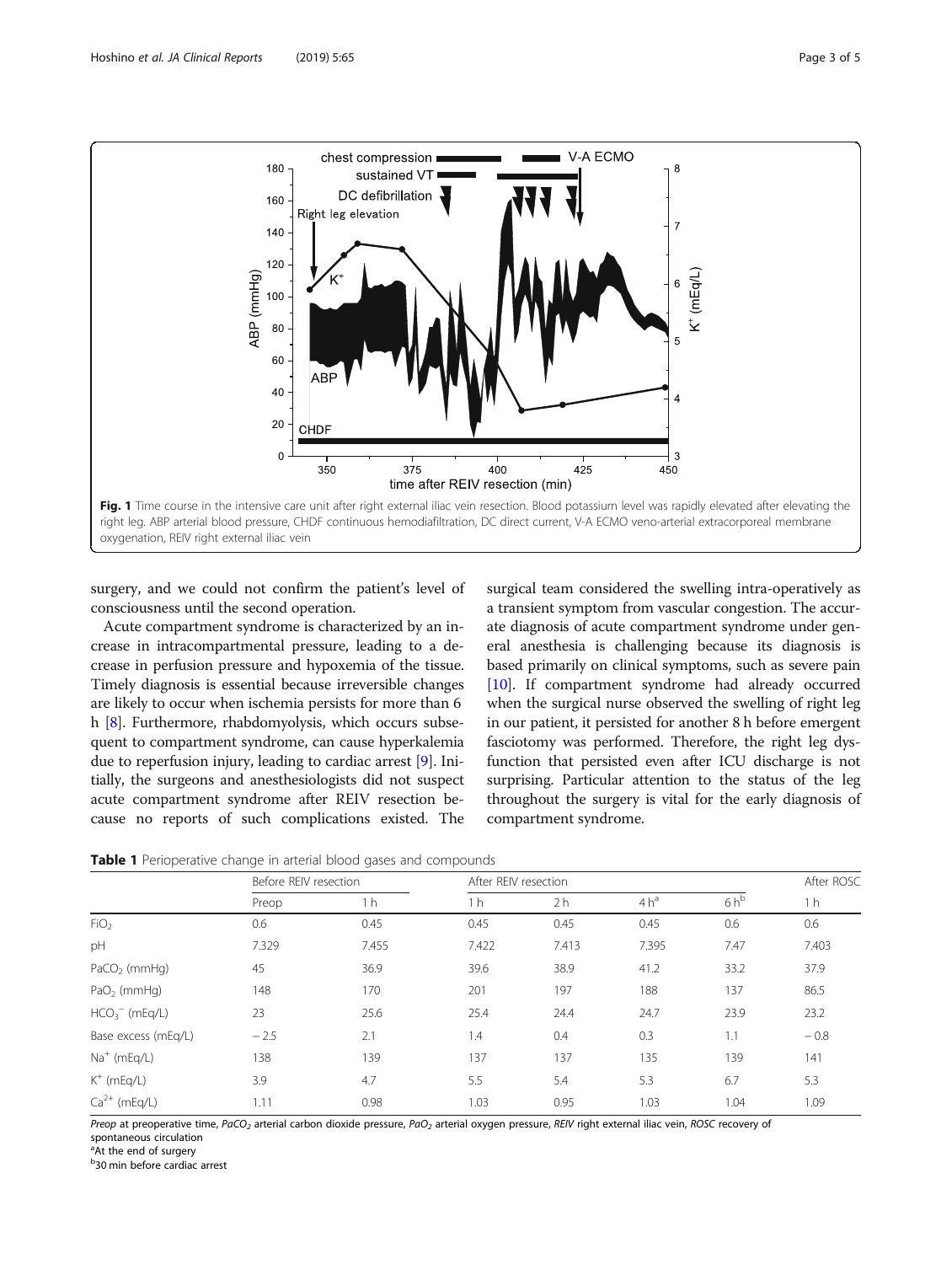<span id="page-3-0"></span>We suspect that acute compartment syndrome occurred in our patient for the following reasons. First, there was massive bleeding during the first surgery, and substantial infusion and transfusion were required in both the operating room and ICU. In fact, the patient's body weight before the second operation was 8 kg more than that before the first operation. Although physiological compartment pressures in adults are around 8 mmHg [[10](#page-4-0)], they may have already risen due to edema before REIV resection, leading to the remarkable elevation of intracompartmental pressure following REIV resection. In their univariate analysis, Modrall et al. reported that greater intraoperative fluid resuscitation was a risk factor for fasciotomy after harvesting deep thigh veins distal to the REIV [7]. Thus, harvesting the REIV in patients who were edematous preoperatively may be contraindicated. Moreover, they reported that lower preoperative ankle-brachial index (ABI) was also a significant risk factor for fasciotomy after deep thigh vein harvest. Therefore, the resection of the REIV should also be avoided for patients with lower ABI.

Second, in our patient, the main collaterals might have been occluded by thrombi before harvesting the REIV due to cardiac arrest in the first surgery, which likely lead to thrombus formation. In particular, the ANTHRON™ bypass tube was left inserted into the right great saphenous vein before harvesting the REIV. This might cause thrombus formation and dysfunction of venous drainage through the great saphenous vein and some branches of the femoral vein, which should work as collaterals after resection of the REIV. Therefore, REIV harvesting might not be recommended in case of using the ANTHRON™ bypass tube in the right great saphenous vein during the surgery. We speculate that right leg elevation caused venous return through minor collaterals, and in addition to potassium, some waste products that triggered ventricular arrhythmia entered the systemic circulation and provoked prolonged ventricular tachycardia.

To prevent these severe complications, we suggest the following. First, monitoring of intracompartmental pressure of the anterior compartment during surgery may be effective for early detection of compartment syndrome. If differential pressure  $(\Delta p = \text{diastolic blood pressure}$ intracompartmental pressure) persists below 30 mmHg, emergent fasciotomy should be considered [\[10](#page-4-0)]. Second, right leg elevation after resection of the REIV during surgery may avoid compartment syndrome and subsequent hyperkalemia by allowing continuous venous return and lowering intracompartmental pressure.

#### Conclusion

REIV resection for autologous grafts can cause acute compartment syndrome of the right lower extremity. Careful observation of the right lower extremity after

REIV resection during and after surgery is paramount to decrease the risk of adverse outcomes.

#### Abbreviations

DC: Direct current; ICU: Intensive care unit; REIV: Right external iliac vein; V-A ECMO: Veno-arterial extracorporeal membrane oxygenation

#### Acknowledgements

We would like to thank Editage [\(www.editage.jp\)](http://www.editage.jp) for English language editing.

#### Authors' contributions

KH collected the data from the case and drafted the manuscript. TN was the surgeon in charge of all operations and helped prepare the manuscript. KH, HS, and MH were involved in patient care during and after surgery in both the operating room and ICU. YI anesthetized the patient in the operating room. SH and YM contributed to preparation of the manuscript. All authors read and approved the manuscript.

#### Funding

No funding was received on behalf of the manuscript.

#### Availability of data and materials

Not applicable

Ethics approval and consent to participate Not applicable.

#### Consent for publication

Written informed consent was obtained from the patient for publication of this case report and accompanying images.

#### Competing interests

The authors declare that they have no competing interests.

#### Author details

<sup>1</sup>Department of Anesthesiology, Hokkaido University Hospital, N14W5 Kita-ku, Sapporo 0608648, Japan. <sup>2</sup>Department of Gastroenterological Surgery II, Hokkaido University Faculty School of Medicine, N15W7, Kita-ku, Sapporo, Hokkaido 0608638, Japan. <sup>3</sup>Emergency and Critical Care Center, Hokkaidc University Hospital, N14W5, Kita-ku, Sapporo 0608648, Japan.

#### Received: 1 August 2019 Accepted: 22 September 2019 Published online: 23 October 2019

#### References

- Tseng JF, Raut CP, Lee JE, Pisters PW, Vauthey JN, Abdalla EK, et al. Pancreaticoduodenectomy with vascular resection: margin status and survival duration. J Gastrointest Surg. 2004;8(8):935–49 discussion 49-50.
- 2. Ohwada S, Hamada K, Kawate S, Sunose Y, Tomizawa N, Yamada T, et al. Left renal vein graft for vascular reconstruction in abdominal malignancy. World J Surg. 2007;31(6):1215–20.
- 3. Fuhrman GM, Leach SD, Staley CA, Cusack JC, Charnsangavej C, Cleary KR, et al. Rationale for en bloc vein resection in the treatment of pancreatic adenocarcinoma adherent to the superior mesenteric-portal vein confluence. Pancreatic Tumor Study Group Ann Surg. 1996;223(2):154–62.
- 4. Schanzer H, Chiang K, Mabrouk M, Peirce EC 2nd. Use of lower extremity deep veins as arterial substitutes: functional status of the donor leg. J Vasc Surg. 1991;14(5):624–7.
- 5. Kaneoka Y, Maeda A, Sugimoto M, Isogai M, Ishibashi H. Quality of life and the venous function of the lower limb after harvest of autologous external iliac vein grafts: a clinical follow-up study. Surg Today. 2013;43(11):1254–60.
- 6. Terasaki F, Fukami Y, Maeda A, Takayama Y, Takahashi T, Uji M, et al. Comparison of end-to-end anastomosis and interposition graft during pancreatoduodenectomy with portal vein reconstruction for pancreatic ductal adenocarcinoma. Langenbeck's Arch Surg. 2019. [https://doi.org/10.](https://doi.org/10.1007/s00423-019-01749-2) [1007/s00423-019-01749-2](https://doi.org/10.1007/s00423-019-01749-2).
- 7. Modrall JG, Sadjadi J, Ali AT, Anthony T, Welborn MB 3rd, Valentine RJ, et al. Deep vein harvest: predicting need for fasciotomy. J Vasc Surg. 2004;39(2): 387–94.